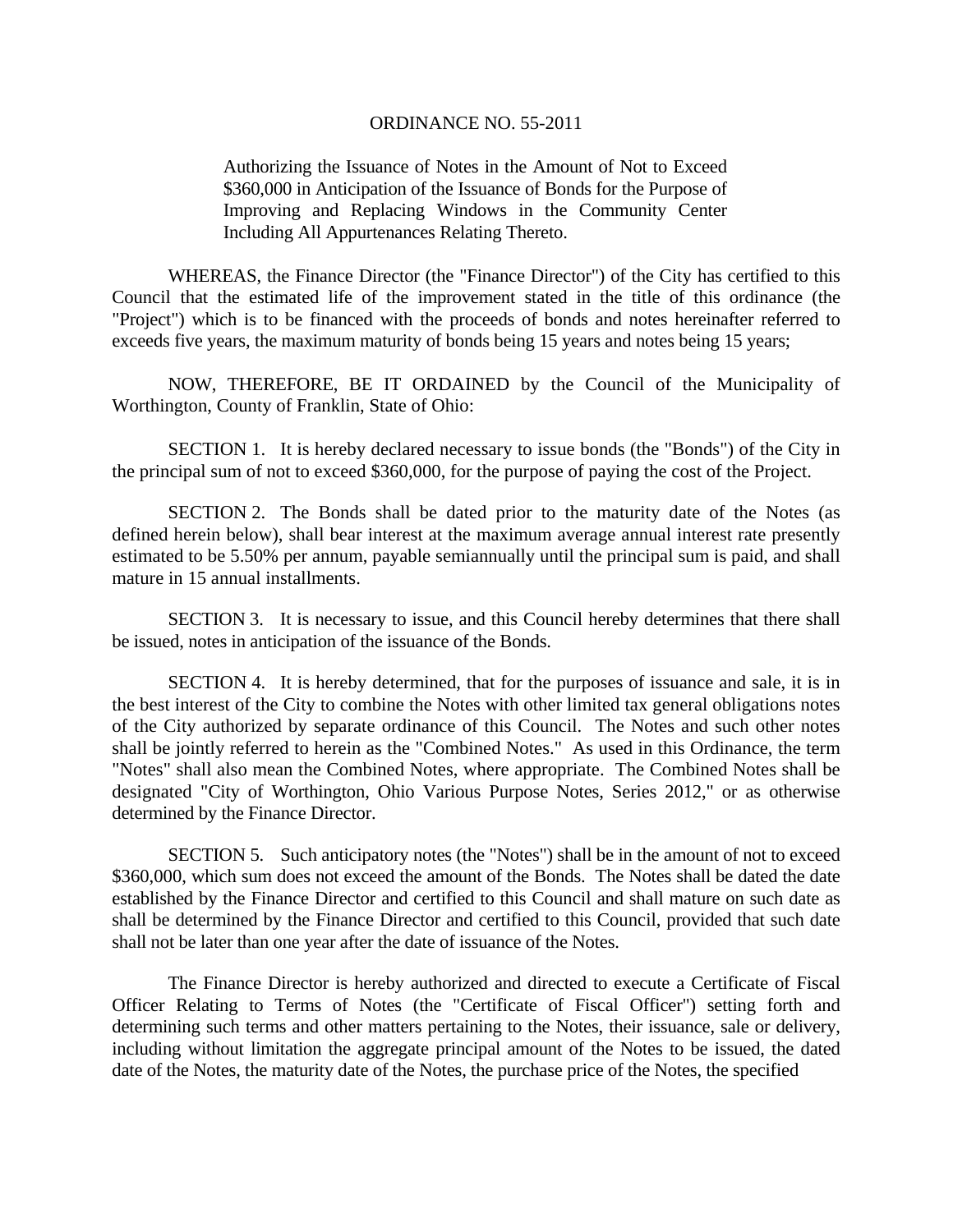interest rate of the Notes and shall include such additional information as is required by and consistent with the terms of this ordinance.

SECTION 6. The Notes shall be the full general obligation of the City, and the full faith, credit and revenue of the City are hereby pledged for the prompt payment of the same. The par value to be received from the sale of the Bonds and any excess funds resulting from the issuance of the Notes shall, to the extent necessary, be used only for the retirement of the Notes at maturity and are hereby pledged for such purpose.

SECTION 7. There shall be and is hereby levied annually on all the taxable property in the City, in addition to all other taxes and inside the City's charter millage limitation, a direct tax (the "Debt Service Levy") for each year during which any of the Notes are outstanding, in an amount not less than that which would have been levied if the Bonds had been issued without the prior issuance of the Notes, for the purpose of providing, and in an amount which is sufficient to provide, funds to pay interest upon the Notes as and when the same falls due and to provide a fund for the repayment of the principal of the Notes at maturity or upon redemption. The Debt Service Levy shall not be less than the interest and sinking fund tax required by Article XII, Section 11 of the Ohio Constitution.

SECTION 8. The Debt Service Levy shall be and is hereby ordered computed, certified, levied and extended upon the tax duplicate and collected by the same officers, in the same manner, and at the same time that taxes for general purposes for each of such years are certified, extended and collected. The Debt Service Levy shall be placed before and in preference to all other items and for the full amount thereof. The funds derived from the Debt Service Levy shall be placed in a separate and distinct fund, which shall be irrevocably pledged for the payments of the premium, if any, and interest on and principal of the Notes and Bonds when and as the same falls due. Notwithstanding the foregoing, if the City determines that funds will be available from other sources for the payment of the Notes and Bonds in any year, the amount of the Debt Service Levy for such year shall be reduced by the amount of funds which will be so available, and the City shall appropriate such funds to the payment of the Notes and Bonds in accordance with law.

SECTION 9. The Notes shall bear interest, based on a 360-day year of twelve 30-day months, payable at maturity, at such rate per annum as shall be determined by the Finance Director and certified to this Council, provided that such rate shall not exceed 5.00% per annum. The Notes shall be sold to the purchaser or purchasers (collectively, the "Original Purchaser") designated by the Finance Director on behalf of Council and certified to this Council in the Certificate of Fiscal Officer, at the purchase price set forth in the Certificate of Fiscal Officer, plus interest accrued, if any, to the date of delivery of the Notes to the Original Purchaser.

 The Finance Director is hereby authorized and directed to deliver the Notes, when executed, to the Original Purchaser upon payment of the purchase price and accrued interest, if any, to the date of delivery. The proceeds of such sale, except any accrued interest or premium thereon, shall be deposited in the Treasury of the City and used for the purpose aforesaid and for no other purpose. The accrued interest received from such sale shall be transferred to the City's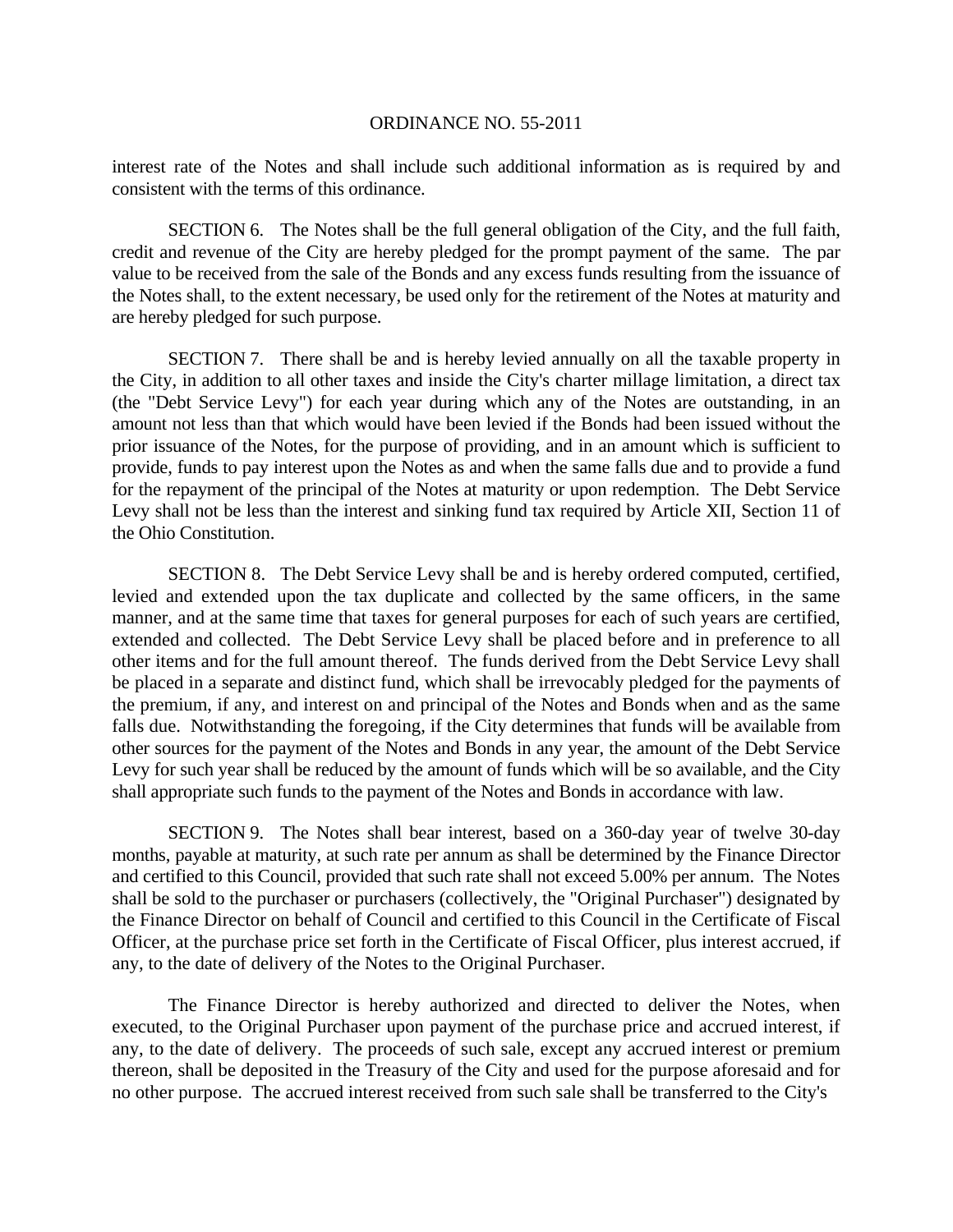Bond Retirement Fund to be applied to the payment of the principal of and interest on the Notes, or other obligations of the City, as permitted by law. Any premium from the sale of the Notes shall be deposited into the fund or funds specified in the Certificate of Fiscal Officer and shall be used for the proper purposes of such fund or funds.

SECTION 10. The Notes shall be executed by the Finance Director and the Village Administrator, provided that either or both of such signatures may be a facsimile. The Notes shall express upon their faces the purpose for which they are issued and that they are issued pursuant to this Ordinance. No Note shall be valid or become obligatory for any purpose or shall be entitled to any security or benefit under this Ordinance unless and until a certificate of authentication, as printed on the Note, is signed by the Note Registrar (as defined hereinbelow) as authenticating agent. Authentication by the Note Registrar shall be conclusive evidence that the Note so authenticated has been duly issued and delivered under this Ordinance and is entitled to the security and benefit of this Ordinance. The certificate of authentication may be signed by any officer or officers of the Note Registrar or by such other person acting as an agent of the Note Registrar as shall be approved by the Finance Director on behalf of the Village. It shall not be necessary that the same authorized person sign the certificate of authentication on all of the Notes.

SECTION 11. The Finance Director is hereby authorized and directed to serve as authenticating agent, note registrar, transfer agent, and paying agent for the Notes (the "Note Registrar"), or to execute on behalf of the City a Note Registrar Agreement with such bank or other appropriate financial institution as shall be acceptable to the Finance Director and the Original Purchaser, pursuant to which such bank or financial institution shall agree to serve as the Note Registrar for the Notes. If at any time the Note Registrar shall be unable or unwilling to serve as such, or the Finance Director in such officer's discretion shall determine that it would be in the best interest of the City for such functions to be performed by another party, the Finance Director may, and is hereby authorized and directed to, enter into an agreement with a national banking association or other appropriate institution experienced in providing such services, to perform the services required of the Note Registrar hereunder. Each such successor Note Registrar shall promptly advise all noteholders of the change in identity and new address of the Note Registrar. So long as any of the Notes remain outstanding, the City shall cause to be maintained and kept by the Note Registrar, at the office of the Note Registrar, all books and records necessary for the registration, exchange and transfer of Notes as provided in this section (the "Note Register"). Subject to the provisions of this ordinance, the person in whose name any Note shall be registered on the Note Register shall be regarded as the absolute owner thereof for all purposes. Payment of or on account of the principal of and interest on any Note shall be made only to or upon the order of that person. Neither the City nor the Note Registrar shall be affected by any notice to the contrary, but the registration may be changed as herein provided. All payments shall be valid and effectual to satisfy and discharge the liability upon the Notes, including the interest thereon, to the extent of the amount or amounts so paid.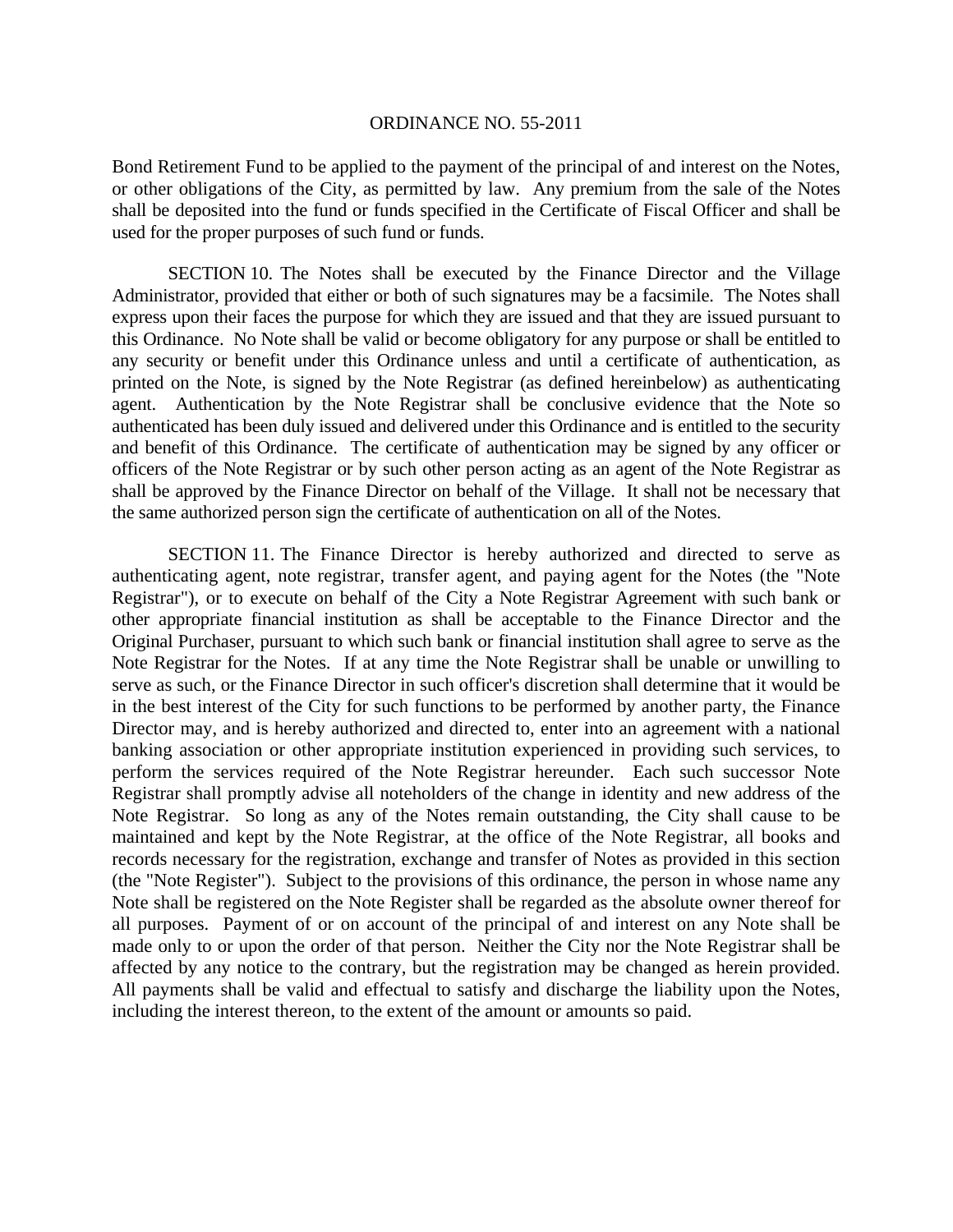Any Notes, upon presentation and surrender at the office of the Note Registrar, together with a request for exchange signed by the registered owner or by a person authorized by the owner to do so by a power of attorney in a form satisfactory to the Note Registrar, may be exchanged for Notes of the same form and of any authorized denomination or denominations equal in the aggregate to the unmatured principal amount of the Notes surrendered, and bearing interest at the same rate and maturing on the same date.

A Note may be transferred only on the Note Register upon presentation and surrender thereof at the office of the Note Registrar, together with an assignment executed by the registered owner or by a person authorized by the owner to do so by a power of attorney in a form satisfactory to the Note Registrar. Upon that transfer, the Note Registrar shall complete, authenticate and deliver a new Note or Notes of any authorized denomination or denominations equal in the aggregate to the unmatured principal amount of the Notes surrendered, and bearing interest at the same rate and maturing on the same date.

The City and the Note Registrar shall not be required to transfer or exchange (i) any Note during a period beginning at the opening of business fifteen (15) days before the day of mailing of a notice of redemption of Notes, and ending at the close of business on the day of such mailing, or (ii) any Notes selected for redemption, in whole or in part, following the date of such mailing.

SECTION 12. In all cases in which Notes are exchanged or transferred hereunder, the City shall cause to be executed, and the Note Registrar shall authenticate and deliver, the Notes in accordance with the provisions of this ordinance. The exchange or transfer shall be without charge to the owner; except that the Council and Note Registrar may make a charge sufficient to reimburse them for any tax or other governmental charge required to be paid with respect to the exchange or transfer. The Council or the Note Registrar may require that those charges, if any, be paid before it begins the procedure for the exchange or transfer of the Notes. All Notes issued upon any transfer or exchange shall be the valid obligations of the City, evidencing the same debt, and entitled to the same benefits under this ordinance, as the Notes surrendered upon that transfer or exchange.

SECTION 13. The City hereby covenants, pursuant to Section 133.05(B)(7), Ohio Revised Code, to appropriate annually from lawfully available municipal income taxes, and to continue to levy and collect municipal income taxes adequate to produce, amounts necessary to meet the debt charges on the Notes and the Bonds in each year until full payment is made.

SECTION 14. The City hereby covenants that it will comply with the requirements of all existing and future laws which must be satisfied in order that interest on the Notes is and will continue to be excluded from gross income for federal income tax purposes, including without limitation restrictions on the use of the property financed with the proceeds of the Notes so that the Notes will not constitute "private activity bonds" within the meaning of Section 141 of the Internal Revenue Code of 1986, as amended (the "Code"). The City further covenants that it will restrict the use of the proceeds of the Notes in such manner and to such extent, if any, as may be necessary, after taking into account reasonable expectations at the time the debt is incurred, so that they will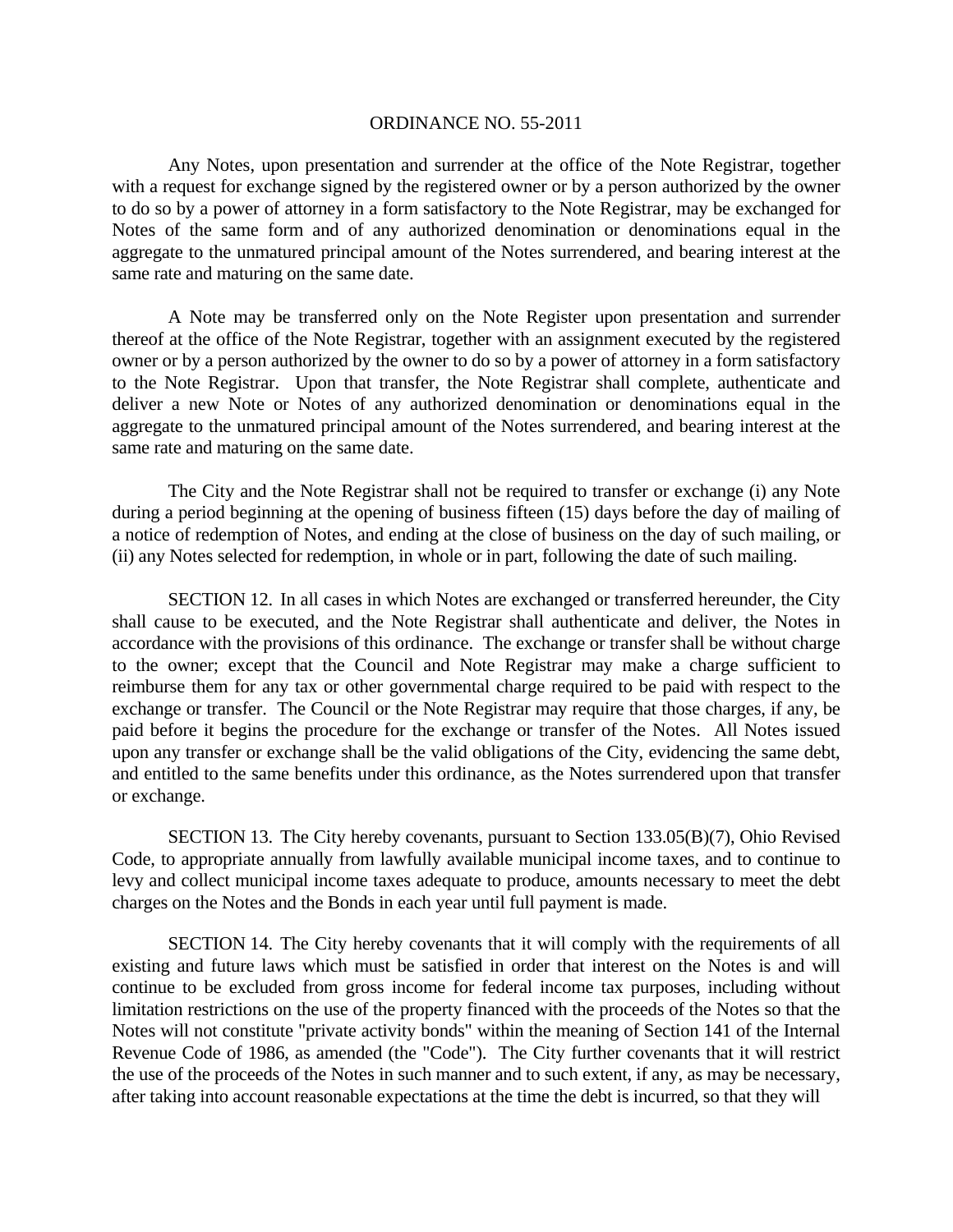not constitute arbitrage bonds under Section 148 of the Code and the regulations prescribed thereunder (the "Regulations").

 The Finance Director, or any other officer of the City, including the City Manager, is hereby authorized and directed (a) to make or effect any election, selection, designation, choice, consent, approval or waiver on behalf of the City with respect to the Notes as permitted or required to be made or given under the federal income tax laws, for the purpose of assuring, enhancing or protecting favorable tax treatment or the status of the Notes or interest thereon or assisting compliance with requirements for that purpose, reducing the burden or expense of such compliance, reducing any rebate amount or any payment of penalties, or making any payments of special amounts in lieu of making computations to determine, or paying, any excess earnings as rebate, or obviating those amounts or payments, as determined by the Finance Director, which action shall be in writing and signed by the Finance Director, or any other officer of the City, including the City Manager, on behalf of the City; (b) to take any and all actions, make or obtain calculations, and make or give reports, covenants and certifications of and on behalf of the City, as may be appropriate to assure the exclusion of interest from gross income and the intended tax status of the Notes; and (c) to give an appropriate certificate on behalf of the City, for inclusion in the transcript of proceedings, setting forth the facts, estimates and circumstances, and reasonable expectations of the City pertaining to Section 148 and the Regulations, and the representations, warranties and covenants of the City regarding compliance by the City with Sections 141 through 150 of the Code and the Regulations.

 The Finance Director shall keep and maintain adequate records pertaining to investment of all proceeds of the Notes sufficient to permit, to the maximum extent possible and presently foreseeable, the City to comply with any federal law or regulation now or hereafter having applicability to the Notes which limits the amount of Note proceeds which may be invested on an unrestricted yield or requires the City to rebate arbitrage profits to the United States Department of the Treasury. The Finance Director of the City is hereby authorized and directed to file such reports with, and rebate arbitrage profits to, the United States Department of the Treasury, to the extent that any federal law or regulation having applicability to the Notes requires any such reports or rebates.

SECTION 15. The officer having charge of the minutes of the Council and any other officers of the Council, or any of them individually, are hereby authorized and directed to prepare and certify a true transcript of proceedings pertaining to the Notes and to furnish a copy of such transcript to the Original Purchaser. Such transcript shall include certified copies of all proceedings and records of the Council relating to the power and authority of the City to issue the Notes and certificates as to matters within their knowledge or as shown by the books and records under their custody and control, including but not limited to a general certificate of the Clerk of Council and a no-litigation certificate of the City Manager and the Finance Director, and such certified copies and certificates shall be deemed representations of the City as to the facts stated therein.